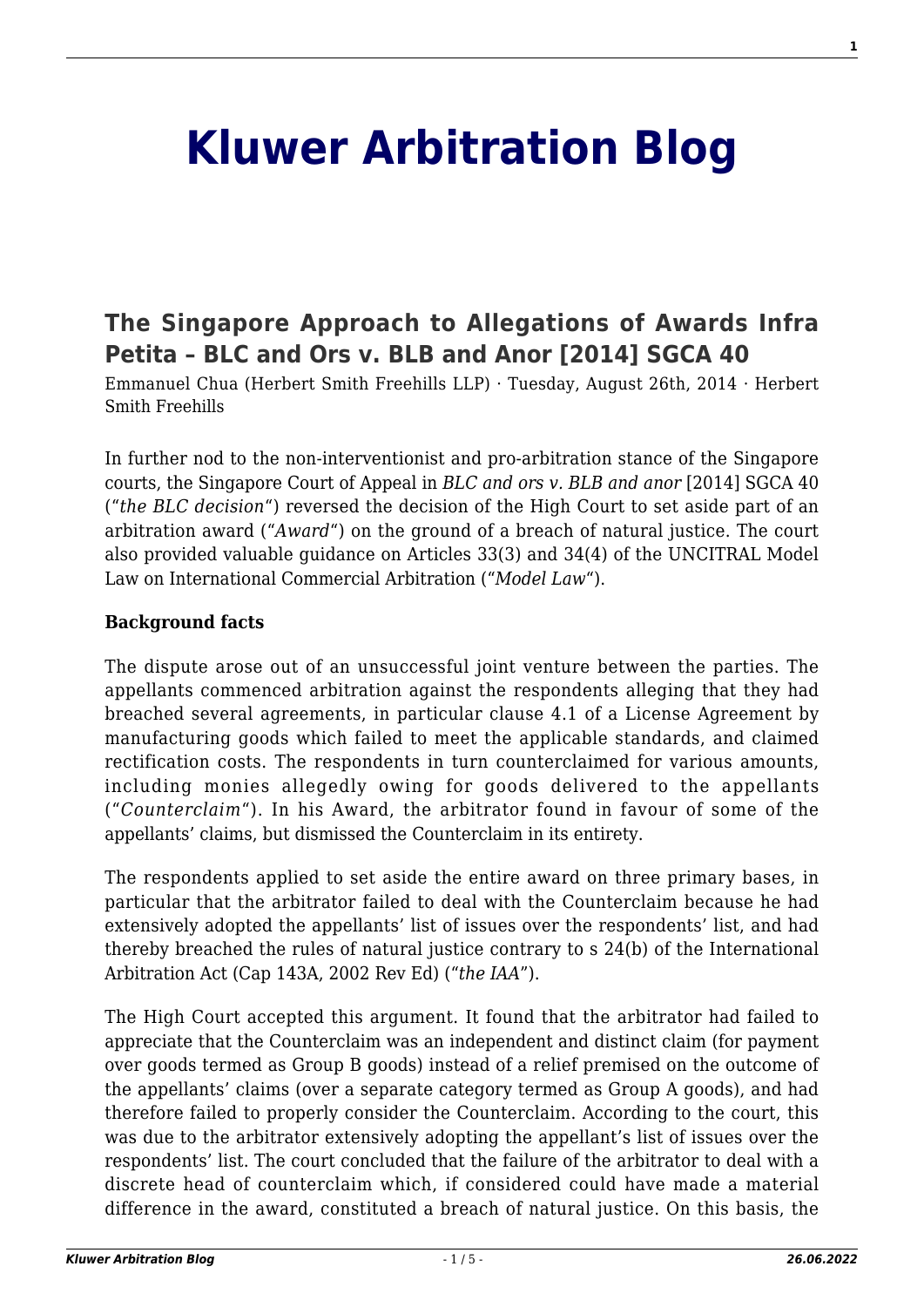court remitted the issue of the respondents' Counterclaim to a new tribunal to be constituted.

# **Decision of the Court of Appeal**

The High Court's decision was reversed on appeal, on the following grounds:

(i) having regard to the Award and the pleadings, the arbitrator did in fact address his mind to the Counterclaim, and had rendered a decision on the same;

(ii) it was clear from the pleadings, lists of issues and written submissions that the respondents' own case in the arbitration was that Counterclaim was directly linked to the outcome of the appellant's claim. Accordingly, when the arbitrator found that the respondents had supplied goods that did not conform to the required standard, he had determined the Counterclaim on the respondents' own case;

(iii) even if it were true that the arbitrator had erred in failing to deal with the Counterclaim as an independent and distinct claim, such error went merely to the substantive merits of the arbitrator's decision, and did not amount to a breach of natural justice justifying the intervention of the court.

The Court also went on to consider whether parties ought to have requested, pursuant to Article 33(3) of the Model Law, that the arbitrator make an additional award on claims presented in proceedings but omitted from the Award before applying to court under Article 34. It held that whilst the language of Article 33(3) (and commentary from drafters of the Model Law) suggests that the provision is not mandatory, it would be consistent with the principle of minimal curial intervention to require that parties first seek relief from the tribunal before resorting to court proceedings. The court therefore suggested that a party who invokes Article 34 without first seeking recourse from the tribunal will bear the risk that the court would not exercise its discretion to set aside or remit any part of the award under Article 34(4). The reasons for failing to invoke Article 33(3) might also affect how the Court will approach an application to set aside an award.

Finally, the Court of Appeal disagreed with the decision to remit the Award to a newly constituted tribunal. It held that the only explicable basis for remission was Article 34(4) of the Model Law, which requires that the award be remitted to the original tribunal that had heard the matter.

# **Discussion**

The Court of Appeal's decision is notable in several respects.

Implicit in the Court of Appeal's decision is the acceptance that a failure by the arbitrator to consider a specific claim or issue may constitute a breach of natural justice under section 24(b) of the IAA. Nevertheless, as enunciated by the High Court (at [91]), the claim in question must be one that *'could have reasonably made a difference to the final result'* such that the applicant can be said to have suffered actual prejudice.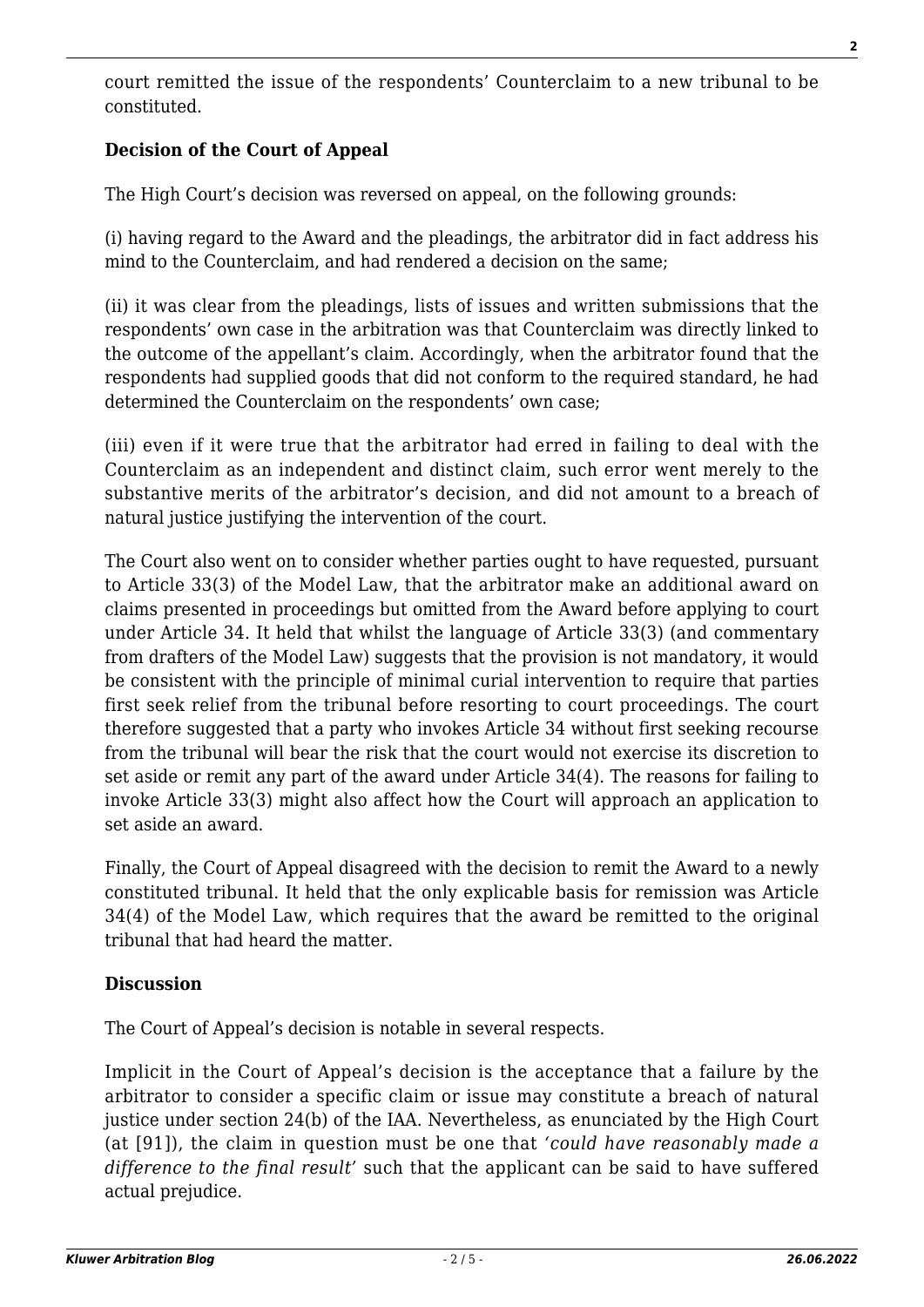The decision also provides valuable guidance on how a court will approach the question of whether a tribunal had in fact failed to deal with an essential issue:

(i) as a starting point, the court will be wary of attempts by parties to recharacterise their respective cases in the arbitration for the purposes of challenging an award on the basis of an alleged breach of natural justice;

(ii) accordingly, the court will scrutinize how parties had approached their case in the arbitration, in particular the respective issues and arguments that they had put before the tribunal. In doing so, the court will not confine itself to parties' list of issues or the characterization of the issues set out in the award, but will have regard to all the relevant documents in the proceedings, including the pleadings, and written submissions put forth by each party;

(iii) the court will then review the award with reference to the parties' respective cases. In doing so, and consistent with the non-interventionist approach adopted by the Singapore courts, the court will apply a *'generous approach'*. This means that the court will adopt a reasonable and commercial reading of the award as a whole, instead of analysing isolated portions for errors. In the BLC Decision, the court declined to rely on a literal reading of certain paragraphs of the award that suggested that the decision to disallow the Counterclaim was independent from the arbitrators' finding on whether defective goods were supplied. Instead, it determined, based on a reading of the entire award, that the arbitrator had decided the Counterclaim based on the respondents' own case; and

(iv) where the analysis discloses errors (even serious errors) of law and/or fact by the tribunal, but no meaningful breach of natural justice, the court will not (and cannot) interfere with the award.

The threshold is therefore a high one to meet, and rightly so. By going beyond the face of the arbitral award to examine (in some detail) how parties' respective cases were run in the arbitration, the court ensures that it is properly positioned to decide if the tribunal had in fact omitted to deal with an essential issue. The BLC Decision therefore illustrates and underlines the commitment of the Singapore courts to the principle of minimal intervention in practice, and provides further assurance to the business community that agreements by parties to have their disputes fully and finally determined by arbitration will be upheld, save where absolutely justified.

The court's guidance on the operation of Article 33(3) of the Model Law is also welcome, and strikes a commendable balance between the non-mandatory language of Article 33 on the one hand, and the principle of minimal curial intervention on the other. The indication that the reasons for failing to first invoke Article 33(3) may impact upon the outcome of a setting aside application provides a powerful incentive for parties to first seek assistance from the tribunal before resorting to the courts, and reinforces the primacy of the arbitral process.

It is submitted that the courts can go even further to discourage unmeritorious challenges to arbitration awards. One option is the use of costs orders against the unsuccessful party. In *Pacific China Holdings Ltd (In Liquidation) v. Grand Pacific*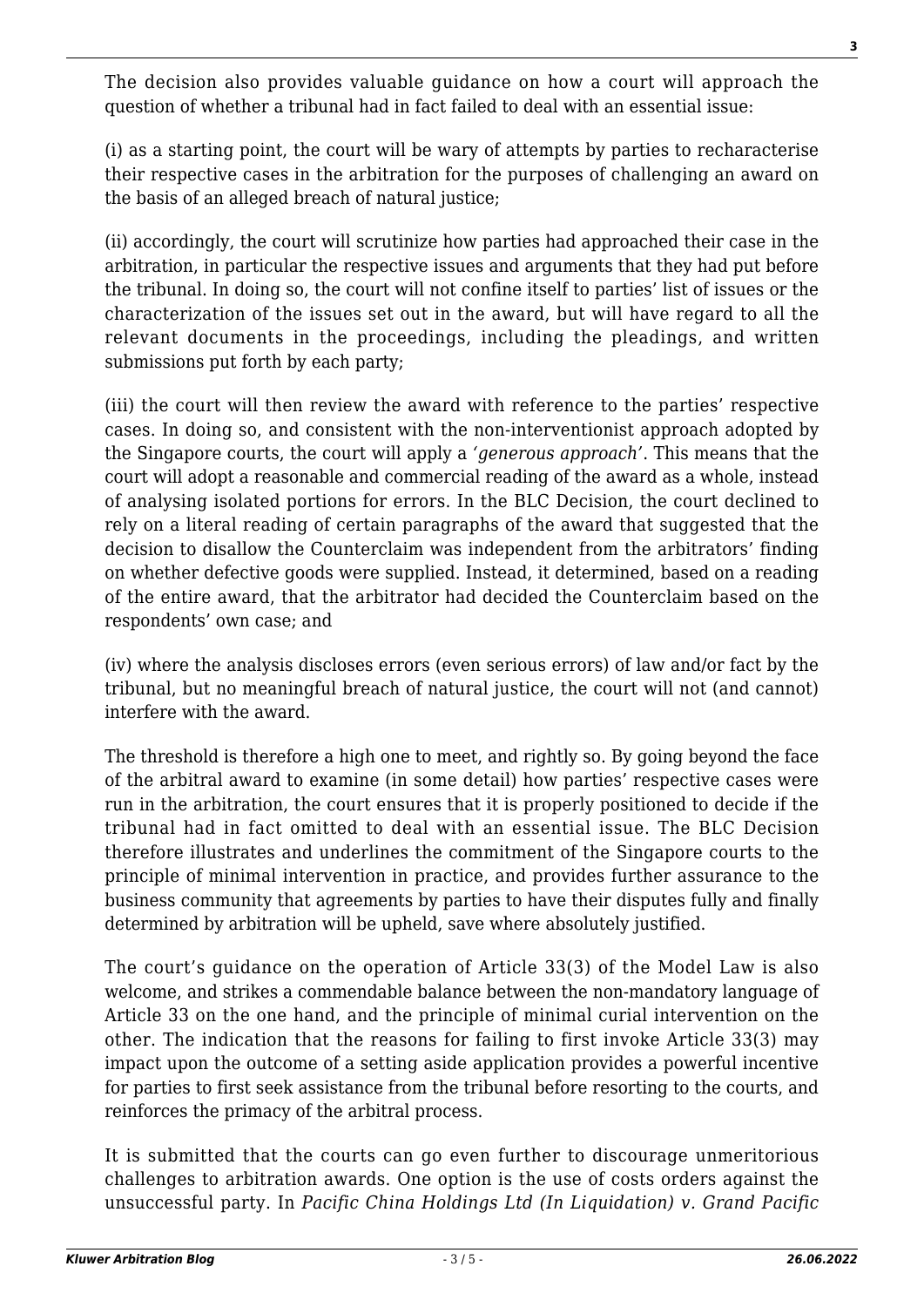*Holdings Ltd* [2012] HKCA 332, the Hong Kong Court of Appeal affirmed the general principle that the respondent to a failed setting aside application was entitled to costs on an indemnity basis from the applicant. In particular, the court agreed that ordering costs on a standard basis in such situations would in effect be *'to subsidise the losing party's abortive attempt to frustrate enforcement of a valid award'*. Whilst the Singapore courts have thus far not adopted this as a general position for unsuccessful challenges, it is submitted that the courts should be willing to order costs on an indemnity basis where parties could have but did not first invoke Article 33, and subsequently failed to succeed in a setting aside application. Along with the guidance on Article 33(3), the prospect of a hefty costs order would further cement the commitment of the Singapore courts to minimal curial interference, and discourage resort to judicial intervention save in the most egregious circumstances.

*To make sure you do not miss out on regular updates from the Kluwer Arbitration Blog, please subscribe [here](http://arbitrationblog.kluwerarbitration.com/newsletter/). To submit a proposal for a blog post, please consult our [Editorial Guidelines.](http://arbitrationblog.kluwerarbitration.com/editorial-guidelines/)*

# **Profile Navigator and Relationship Indicator**

Offers 6,200+ data-driven arbitrator, expert witness and counsel profiles and the ability to explore relationships of 13,500+ arbitration practitioners and experts for potential conflicts of interest.

# [Learn how](https://www.wolterskluwer.com/en/solutions/kluwerarbitration/practiceplus?utm_source=arbitrationblog&utm_medium=articleCTA&utm_campaign=article-banner) **[Kluwer Arbitration Practice Plus](https://www.wolterskluwer.com/en/solutions/kluwerarbitration/practiceplus?utm_source=arbitrationblog&utm_medium=articleCTA&utm_campaign=article-banner)** [can support you.](https://www.wolterskluwer.com/en/solutions/kluwerarbitration/practiceplus?utm_source=arbitrationblog&utm_medium=articleCTA&utm_campaign=article-banner)